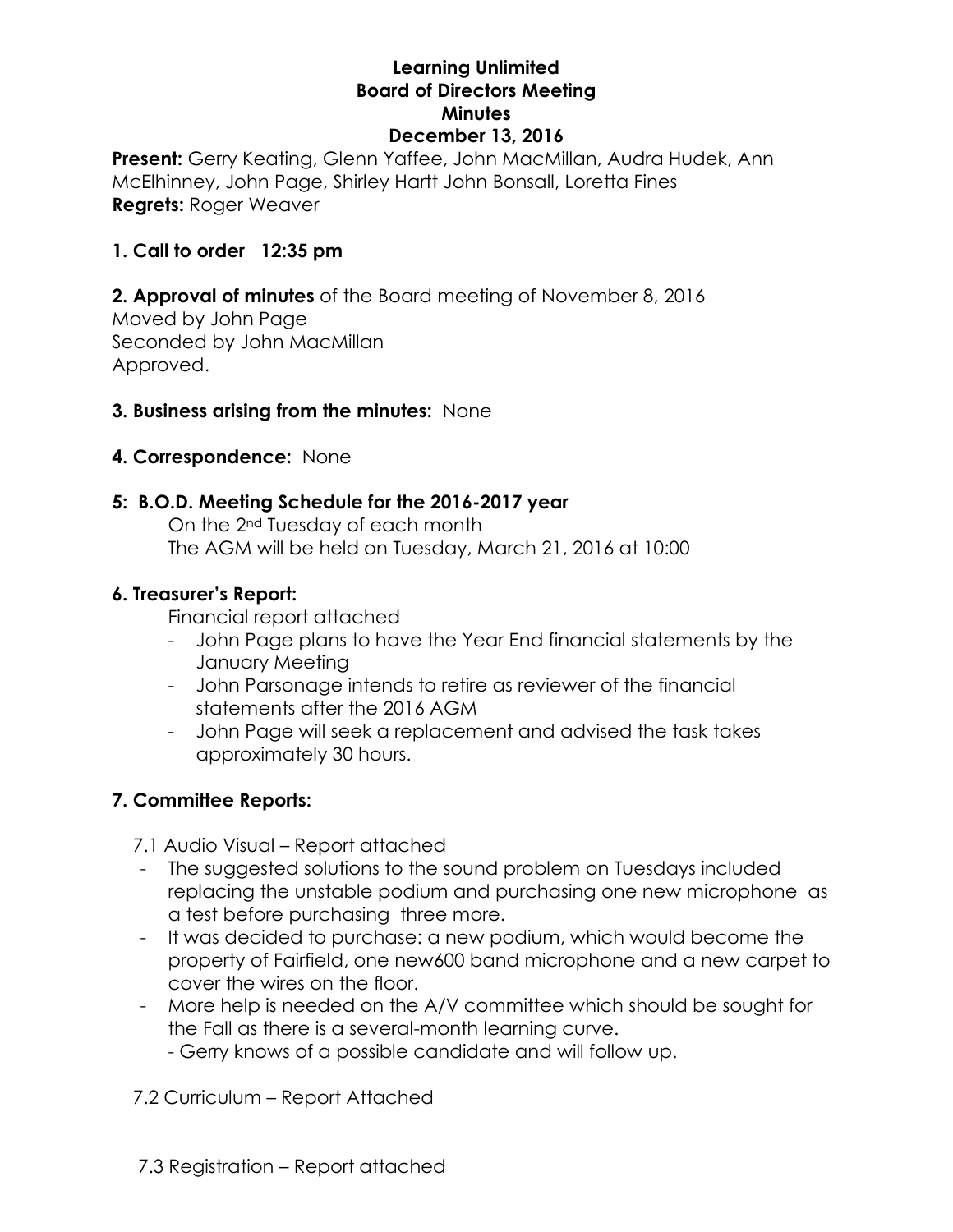- It was decided to remove unused email addresses from the website

## 7.4 Social

- The new method of ordering cookies 12 boxes at a time is successful
- there are sufficient volunteers for Tuesday and Wednesday, however more are needed for Thursday
- John Bonsall will send an email to Thursday registrants indicating that the availability of refreshments depends on volunteers

7.5 Third Age Network – Report attached

- The TAN newsletter will be put on the LU website
- The newsletter contains information on the symposium to be held on the Aging Brain on May 17, 2017. LU board members are invited to attend.

7.6 Nominations Committee

- Loretta will draft an email to be sent regarding volunteer positions to be filled.
- The information will be on the website and also on the screen in the auditorium.

# **8. New Business:**

- Hard copies of lecture series information will be laminated and placed on tables in the hall.
- Gerry will continue to work on a standardized format for job descriptions for the new member package.
- A review of the By-laws resulted in a decision to keep electronic and hard copies of the minutes of the board meetings and the AGM for 7 years and to compile an electronic file of the past 20 years of lecture topics for the use of the curriculum committee
- Ann will seek sample privacy policy clauses for possible inclusion in the Bylaws
- John Bonsall will send out the By-law document with the revisions for review.

# **9. Next Meeting: January 10, 2017**

**10. Adjourned:** 1:55 pm

Approved: . . . . . . . . . . . . . . . . . . . . .

Secretary: . . . . . . . . . . . . . . . . . . . . . President: . . . . . . . . . . . . . . . . . . . .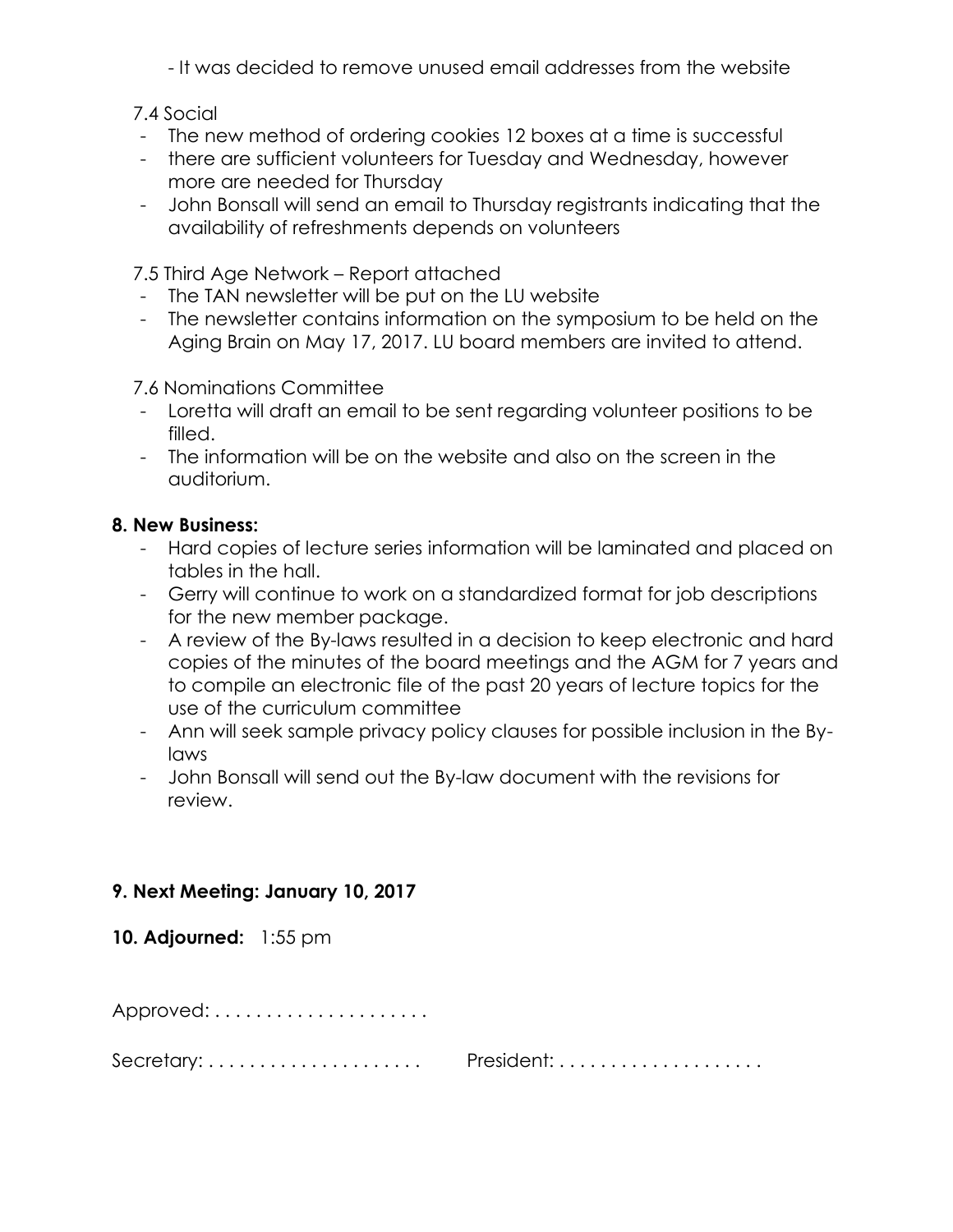#### **REPORTS**

#### **CURRICULUM COMMITTEE**

The committee met on November 8. There were many positive comments from LU members about the fall courses. The presenters for those courses could be invited to give a future series. The researchers for the fall 2017 courses were asked to provide brief summaries of the courses for the website.

The courses are: The Soviet Experiment Julya Zarankin (Loretta Fines) Great Concertos: Studies in Contrast Rick Phillips (Pam Guy) Art and Politics Ken Carpenter (Jo Ann Wilton)

Confirmed courses for winter 2018:

Wed. Resources of the Great Rivers of the World Dr. Philip Wood (Pam Guy) Thurs. Architecture: Now I Get It! Marta O'Brien (Loretta Fines)

Shirley Hartt will contact Dr. Jonathan Salem-Wiseman regarding a course for Tuesdays, "Who Are We? Human Nature in the Western Tradition." Dr. Wiseman is a professor of philosophy at Humber College. There were suggestions for other courses if Prof. Salem-Wiseman is unavailable.

There were several suggestions for future series, including "The Armchair Traveller: Exploring the World Through Great Writers," Comedy, and a course by David Olive, topic to be determined.

The Committee discussed ways of recruiting and assisting new members. It was agreed to describe the Committee's work and needs during the third week of the winter session, just before the coffee break each day.

Submitted by Shirley Hartt, Chair

#### **THIRD AGE NETWORK**

A short report of activities at LU was forwarded to TAN for inclusion in their newsletter.

A copy of the newsletter was received and has been forwarded to board members.

No other activity.

#### **AUDIO-VISUAL**

All through the fall, the computer and projector were functioning better than ever. The microphones, however, were picking up noise, particularly on Tuesdays. We tried a number of methods to reduce the noise, with no consistent result.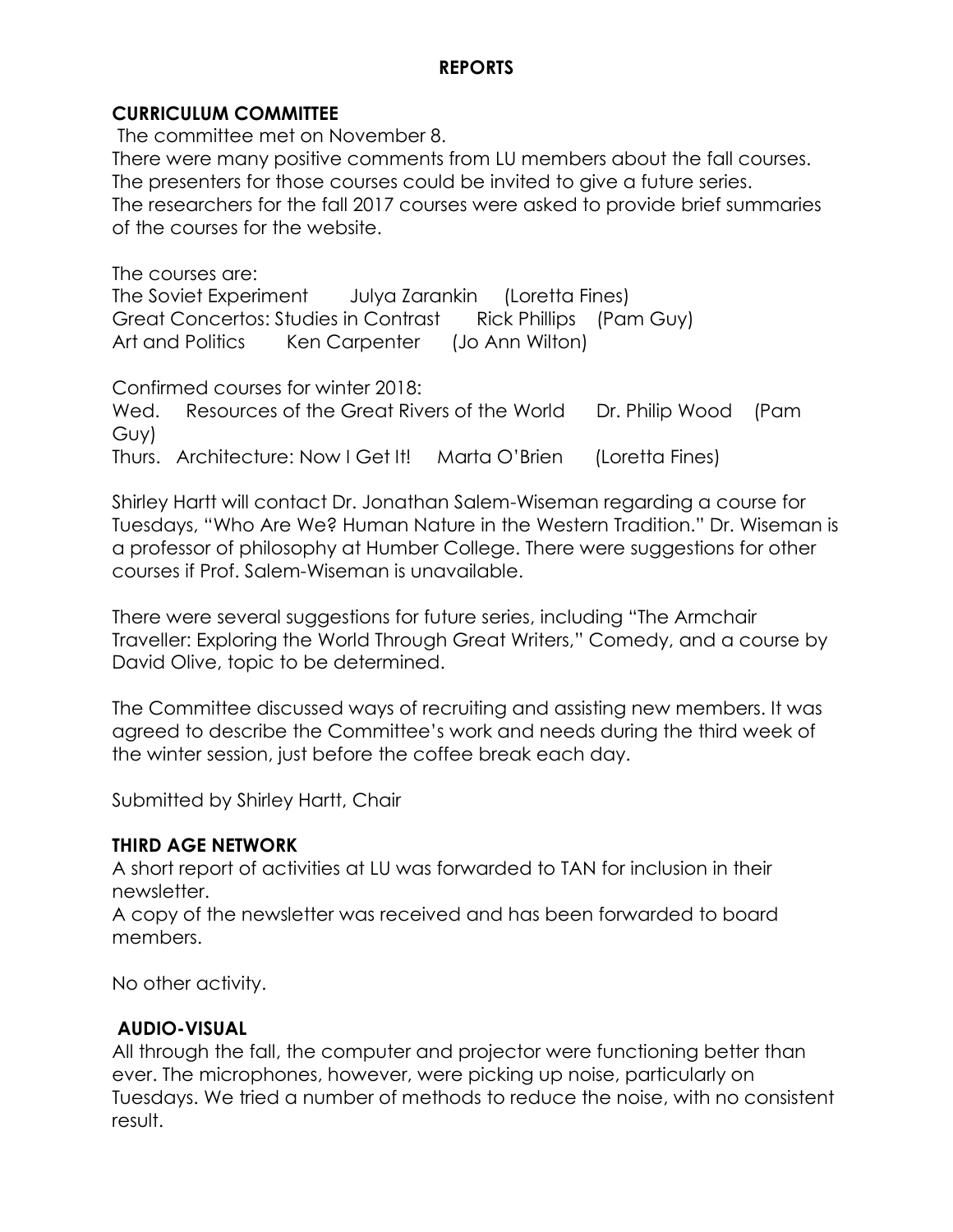One remedy which did work was to use a wired microphone for the speaker. However, the speaker felt restricted by this arrangement and requested a return to the wireless microphones.

Audio Connections, which sold us the equipment explained that when we bought the wireless microphones, they were "state of the art". However, in 2014, after our purchase, the 700 MH spectrum was sold to Bell and Rogers, who are using it more and more due to the high demand from smart phones for telephone and data connectivity. Our wireless microphones use this 700 spectrum, so as the demand on these frequencies grows, we have experienced a more difficult time with reception.

We are also advised that our existing equipment can't simply be changed to the 600 band, which is what we would have if buying today.

One possibility we are exploring is to replace one of the wireless microphones, to see what difference this makes. This would be costly, as it requires a microphone and a receiver, and would cost about \$600.

We are thankful for our volunteers, who have been so reliable and such a resource in managing the needs of the program.

## **REGISTRAR'S REPORT**

As you know, the winter 2017 registration was a success. All the Wednesday spaces were taken before 10:30 on the first regular registration day on Friday November 25. Registration for the Tuesday lectures is now full and we have only 19 spaces remaining on Thursday. Registration is still open and will remain so for the time being.

Under our rules, members who have not attended a lecture series in the previous four sessions are automatically deleted from our membership list and must start again as a new registrant if they want to return. This time, 20 members appear fall into this category and will automatically become former members when registration closes. This number includes Isabel Orr, who is our longest serving member having been a member since 1979, which is only a year after LU was formed. She was offered pre-registration but did not take advantage of the offer. Her friend jean Oke (1981) with whom she was often registered has registered this time. On the plus side we have already gained 44 new members. Assuming that these figures don't change much our current membership will be about 715.

Registration for the fall 2017 lectures will take place September/October 2017. At the October meeting, I raised the issue of the use being made of our LU emails of which there are 6 as follows:

- audio-visual@learningunlimitedetobicoke.com
- curriculum@learningunlimitedetobicoke.com
- president@learningunlimitedetobicoke.com
- registrar@learningunlimitedetobicoke.com
- treasurer@learningunlimitedetobicoke.com
- webmaster@learningunlimitedetobicoke.com